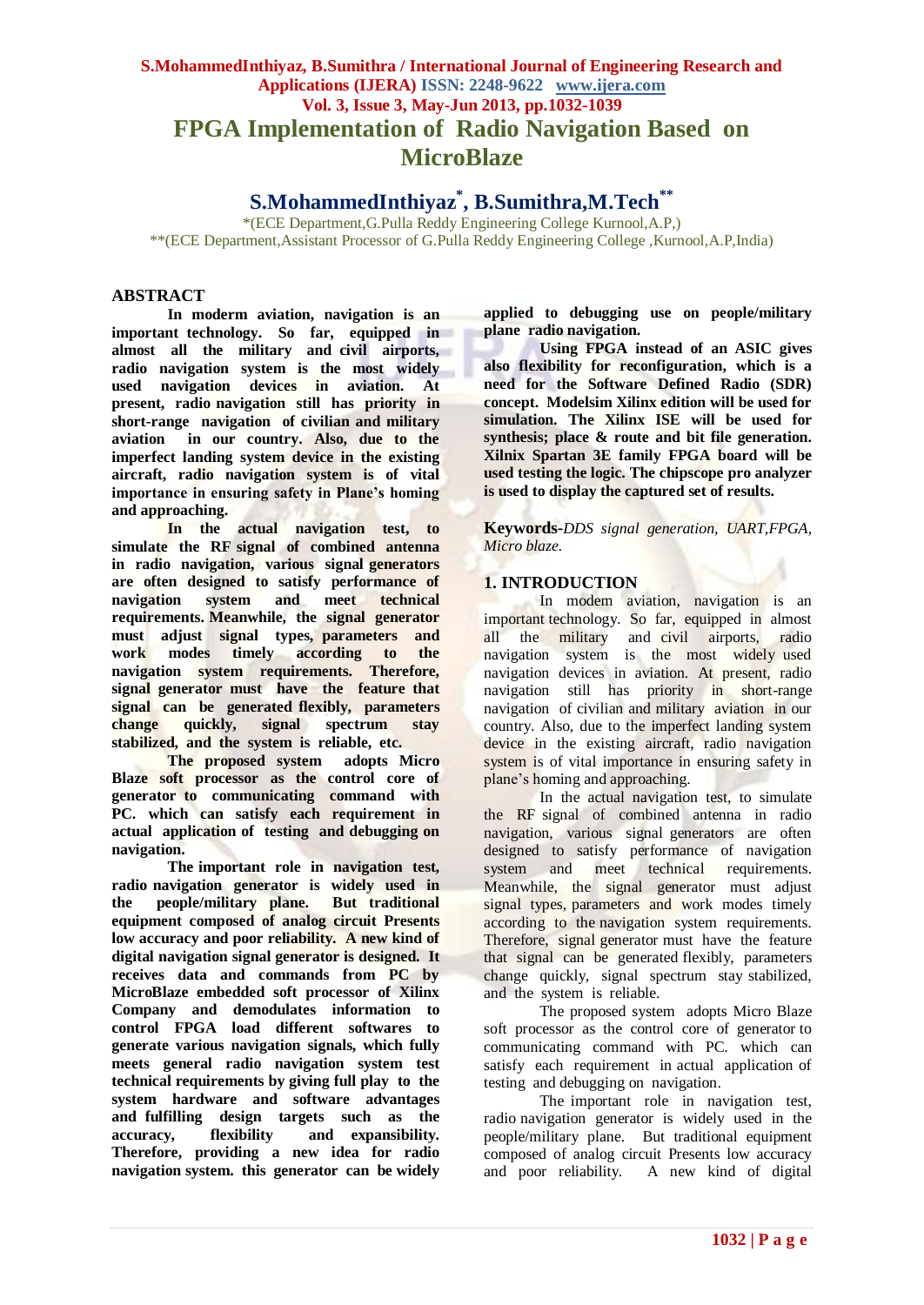navigation signal generator is designed. It receives data and commands from PC by MicroBlaze embedded soft processor of Xilinx company and demodulates information to control FPGA load different softwares to generate various navigation signals, which fully meets general radio navigation system test technical requirements by giving full play to the system hardware and software advantages and fulfilling design targets such as the accuracy, flexibility and expansibility. Therefore, providing a new idea for radio navigation system. this generator can be widely applied to debugging use on people/military plane radio navigation.

# **2.BLOCK DIAGRAM OF IMPLEMENTING MODULES**



Fig.1: **Processing modules of FPGA**

# **2.1 DESIGN SCHEME OF DIGITAL SIGNAL GENERATOROFRADIO NAVIGATION**

According to different technical requirements of navigation, the generated signal is basically formed by the carrier signal, low frequency modulated signal and audio modulated signal. Therefore, in this scheme, the signal generator adopts direct digital frequency synthesizer (DDS) technology to design precise clock reference source, word length of frequency and phase accumulator and sine function table to generate the modulated sine signal whose frequency variation scope, step length change and precision meet the acquirements in overall design. Large-scaled FPGA is used in this system to realize accurate DDS ,

ADC converter is used to convert the external signal to be modulated by carrier signal, and the soft embedded processor MicroBlaze communicates with PC by RS422/232 as the control core, figure is the overall scheme of digital signal generator of radio navigation. The control software of PC wrote in VC6.0 communicates with the generator through RS422/232 is in charge of transmitting control command to set frequency, azimuth angle, channel, working mode and other parameters of navigation signal and receiving status and data of the generator after every change. In this system, as a master unit MicroBlaze sends parameters to FPGA after demodulating data from PC while FPGA generates accurate navigation signal to high-speed DAC converter as the ground floor synthesis unit. Meanwhile, multiple clock signals used in the system are generated in phase lock logic part of FPGA from external oscillator.

# **2.2 DIRECT DIGITAL SYTHESIZER**



Fig.2

Playing an important role in navigation test, radio navigation generator is widely used in the people/military plane. But traditional equipment composed of analog circuit presents low accuracy and poor reliability. A new kind of digital navigation signal generator is designed in this paper. It receives data and commands from PC by MicroBlaze embedded soft processor of Xilinx company and demodulates information to control FPGA load different softwares to generate various navigation signals, which fully meets general radio navigation system test technical requirements by giving full play to the system hardware and software advantages and fulfilling design targets such as the accuracy, flexibility and expansibility. Therefore, providing a new idea for radio navigation system design and test, this generator can be widely applied to debugging use on people/military plane radio navigation.

A Direct Digital frequency Synthesizer (DDS) design and prototype suitable for spaceborne applications is presented. The design is targeted for use in the uplink section of the RF subsystem of the New Horizons Pluto spacecraft currently under design at APL. Design and analysis of the digital portion of the DDS is presented along with experimental data from the prototype system, which was implemented using an FPGA and a discrete digital to analog converter.

Direct Digital frequency Synthesizers (DDS) are a common component in a variety of communication systems, especially those requiring fast frequency hopping, low power dissipation, and small form factor.

A DDS at its simplest is a clock-dividing counter, termed the phase accumulator, which generates a digitized ramp waveform. This ramp is converted to a sine-wave representation and subsequently translated to the analog domain by a digital to analog converter (DAC). Subsequent filtering of the DAC output can be used to remove the high frequency components that arise from the data conversion process. Fig. illustrates the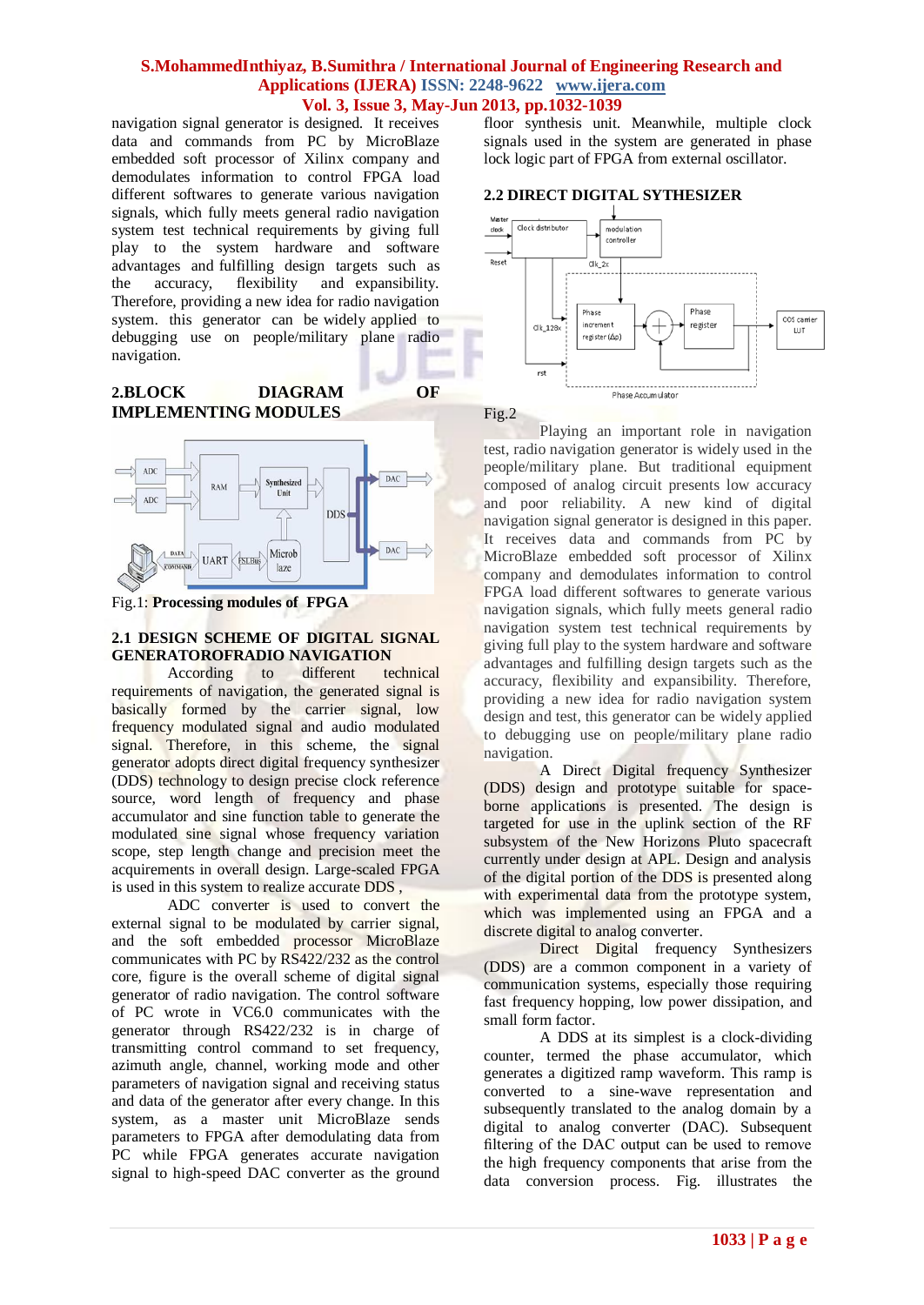conceptual system with a j-bit accumulator output truncated to a k-bit ROM address space and a m-bit DAC.DDS performance is measured in a number of ways. Some are fairly generic, including power dissipation and maximum nput clock rate and output frequency. Others are more specific, relating to minimum frequency step size and to the spectral purity of the DDS output. The DDS output spectrum reflects the fact that a DDS effectively samples a sine wave output. As a result, inaccuracies due to finite word length effects as well as Nyquist sampling considerations cause the output spectrum to contain energy at frequencies other than the fundamental. These peaks, termed spurs, determine the signal to noise level of the DDS, which is defined as the Spurious Free Dynamic Range (SFDR). Non-idealities in the DAC can further degrade the SFDR as well. In general, peaks which are closer in frequency to the fundamental presentmore problems than peaks further out, simply because they are more difficult to attenuate with an output low pass filter.

## **2.3 IMPLEMENTATION OF DDS**

In this project we are using Direct Digital Synthesizer for generation of the carrier signal. All we know about that by using DDS we can generate a carrier signal in the form of sine or cosine or sinecosine.Xilinx itself generate the core for DDS that is ip core generation. In that we should select options about the carrier or signal frequency in MHZ and phase off set and data width and the phase increment register data width depends on the data width or we can have a option like programmable then we can give the phase of set and frequency levels through the program. And we are taking the carrier signal from the DDS and we do the modulation like AM,FM,QPSK,BPSK.And in FM technique we are taking DDS signal as the message signal and we are generating the carrier by using the Hardware Description Language.

The Analog to Digital Module Converter Board (the AD1™) converts signals at a maximum sampling rate of one million samples per second, fast enough for the most demanding audio applications. The AD1 uses a 6-pin header connector, and at less than one square inch is small enough to be located at the signal source.The AD1 converts an analog input signal ranging from 0-3.3 volts to a 12-bit digital value in the range 0 to 4095. The AD1 has two simultaneous A/D conversion channels, each with a 12-bit converter and filter. Each channel can sample a separate stream of analog signals. The AD1 can also convert a single stream of analog signals using only one channel. Each channel has two 2-pole Sallen-Key antialias filters with poles set to 500 KHz. The filters limit the analog signal bandwidth to a frequency range suitable to the sample rate of the converter. The AD1 uses the SPI/MICROWIRE™ serial bus

standard to send converted data to the host system. The serial bus can run at up to 20 MHz. The AD1 has a 6-pin header and a 6-pin connector for easy connection to a Digilent system board or other Digilent products. Some system boards, like the Digilent Pegasus board, have a 6-pin header that can connect to the AD1 with a 6-pin cable. To connect the AD1 to other Digilent system boards, a Digilent Modular Interface Board (MIB) and a 6-pin cable may be needed. The MIB plugs into the system board, and the cable connects the MIB to the AD1. The AD1 can be powered by voltage from either a Digilent system board or an outside device. Damage can result if power is supplied from both sources or if the outside device supplies more than 3V.Rst is used to reset module or clear previous data, clk is used for the synchronization, when the raising edge of clk is "1" then count is a counter, go on counting from '0' to '15' if count is '0' then data present in shift resisters (signal's) will be forced on to the output's pdata1, if count is above '3' then inputs will be forced on to shift register's (signal's) from LSB to MSB till the count '15' by shifting 1 bit for each count. CS will '1' for the count of "15". Pclk will be  $'1'$  for 0 to 8 counts and  $'0'$  for the rest of count's i.e it is clk /16

As we know that the analog to digital converter is used to convert the analog signal into the digital samples. And we are using the 12 bit A/D converter means at the ADC output we get the 12 bit sample values of the analog signal. Here we are giving a message signal (Modulating signal) through ADC. It is 2-channel ADC means we can give 2 inputs at a time and here we are connecting the input to the ADC from the Function Generator by giving the frequency levels and selecting a wave(sine or sawtooth,Square..etc) and constant voltage levels

# **3. BLOCK DIAGRAM OF UART**

The UART block diagram for the fpga implementation is shown in Fig. It consists of 4 blocks namely transmitter, receiver, enable generator and baud generator. The uart transmitter and receiver are deigned in the same block which is shown in below. The UART is a serial interface with a frame format of start bit of active low '0'at the beginning and 8 bit of information with a stop bit of active high'1' signal at the end. The operation of UART is controlled by Clock signal which is fed from external crystal.Baud generation section is a clock divider ckt, FPGA board clock runs at 50MHz, but UART transfer data at predefined standards that hade to be maintained, in present system is designed for a rate of 9600/sec(i.e  $50x10^6$ is scaled down for 9600). Generates a 9600 pluses for a sec, this implies the speed of UART is 9600 bits per sec. another clock with a 16 times faster is required to the receiver section so that the data will not be corrupted, baud out is given to the enable generator section.Enable Generator this section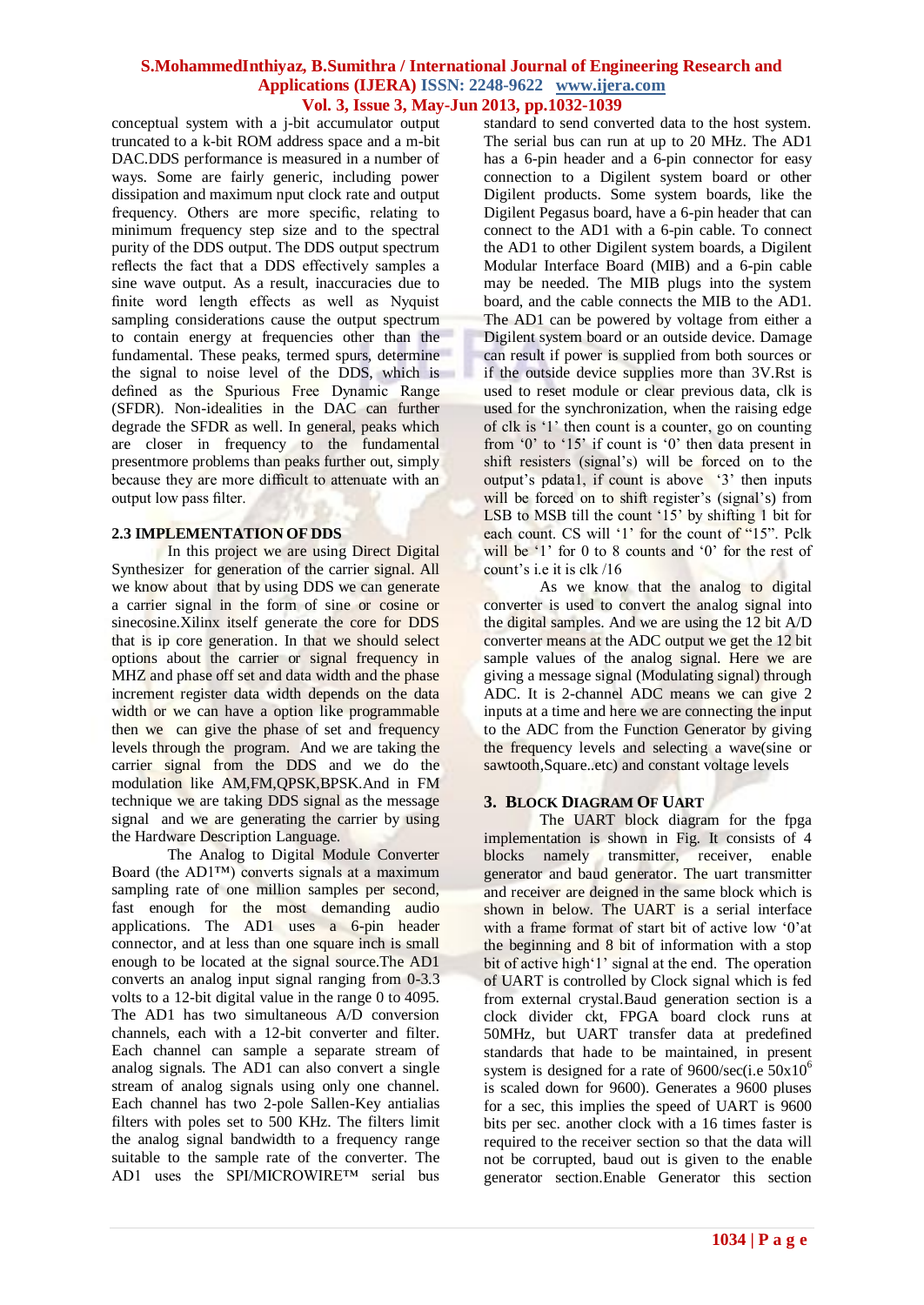receives baud\_clock signal as a enable signal and gives enable out signal to the transmitter section as a enable input signal.This signal is used to synchronize the transmitter section when ever the data is to transferred. The transmitter block is responsible for the transmission of serial data from UART. It takes 8-bit data from the receiver section in parallel andsend data in serial form. Data inserted between start and stop bits. An optional parity bit also may be usedfor error detection. state machine for transmitter is shown in Fig.



Transmitter stays in IDLE state unless transmit enable (tx\_enable) is made as '1'.The data transmission starts with  $tx$  enable = 1. As mandated by the protocol, a '0' is transmitted to indicate start of transmission or start bit. This is done in START state. Then data bits 0 to 7 are transmitted in states DATA0 to DATA7. If parity is enabled in configuration register, the data is attached with parity in PARITY state. Then transmitter enters STOP state and sends a '1'. This indicates the completion of transmission. Then the transmitter enters the IDLE state and waits for next data transmission.UART receiver handles reception of data from RS232 port. main functions of receiver block are to convert the serial data to parallel data, check the correctness of data from parity and store the received data.UART receiver state machine is shown in Fig. The receiver is in IDLE state by default. When the serial data pin goes low, indicating the start bit, the state machine enters DATA0 state. The data is received, one bit at a time from LSB to MSB in states DATA0 to DATA7. If parity is enabled, the state machine checks the parity bit received against the parity obtained from received data. If the data received is fine, the data\_rx (data\_rx\_done) bit is set to "1" and the receiver goes back to IDLE state again.top module is a combination of uart and a selected image processing applications. Type of operation is selected by slider switches on the FPGA board each and every block is explained in detail below.

### **4. REALIZATION OF DIGITAL SIGNAL GENERATOR OF RADIO NAVIGATION BASED ON MICROBLAZE 4.1HARDWARE PLATFORM:**

Xilinx XC2VlOOO of Virtex - II platform is adopted in this system which has 40 dedicated multiplier blocks, up to 93,184 look-up tables(LUTs) or cascadable l6-bit shift registers, 3 Mb of dual-port RAM in 18 kbit block SelectRAM resources and up to l.5 Mb of distributed SelectRAM resources and clocks up to 420MHz internal, presenting a strong computing ability and high speed data throughput capacity[9]. Also an insystem programmable configuration PROM XCF04SV020C is used for FPGA configuration in this system. The MicroBlaze embedded processor soft core is a reduced instruction set computer (RISC) optimized for implementation in Xilinx FPGAs. It is highly configurable, allowing users to select a specific set of functionality required by designs to build their own hardware platform [10]. Fast Simplex Link (FSL) bus is a uni-directional pointto- point channel bus used to perform fast communication between any two design elements on the FPGA when implementing an interface to the FSL bus. First create a hardware system whose core is MicroBlaze under the integrated environment of XPS using Base System Builder (BSB) wizard, then follow the guide of EDK to add a peripheral of system with UART IP core connected by MicroBlaze F SL bus, use the Platform Generator to generate embedded system's netlist document (.NGC) based on Microprocessor Hardware Specification (.MHS), and finally use the synthesized tool XST to constitute the whole hardware platform of the system [11 ]-[12]. ADC converter is mainly used for acquiring external low frequency signal. AD9218 with dual lO-bit channels of ADI company is selected in this system which works under  $2.7V\square 3.6V$  and operates up to 105MSPS conversion rate [13]. DAC converter is mainly used for generating rf modulated signal. AD9760 with single lO-bit channel of ADI company supporting update rates up to l25MSPS is chosen in this system, whose single supply ranges from 2.7V to 5.5V.

Design of PC Software Main task of PC software is to generate control command for frequency, azimuth angle, work mode, channel selection andother information which can be distinguished by command head and transmitted by RS422/232 to signal generator for the corresponding digital navigation signal. 2.2.2 Design of FPGA processing modules Main task of FPGA hardware is to produce precise modulatedrf modulated signal. The tasks are included as follows: 1) receiving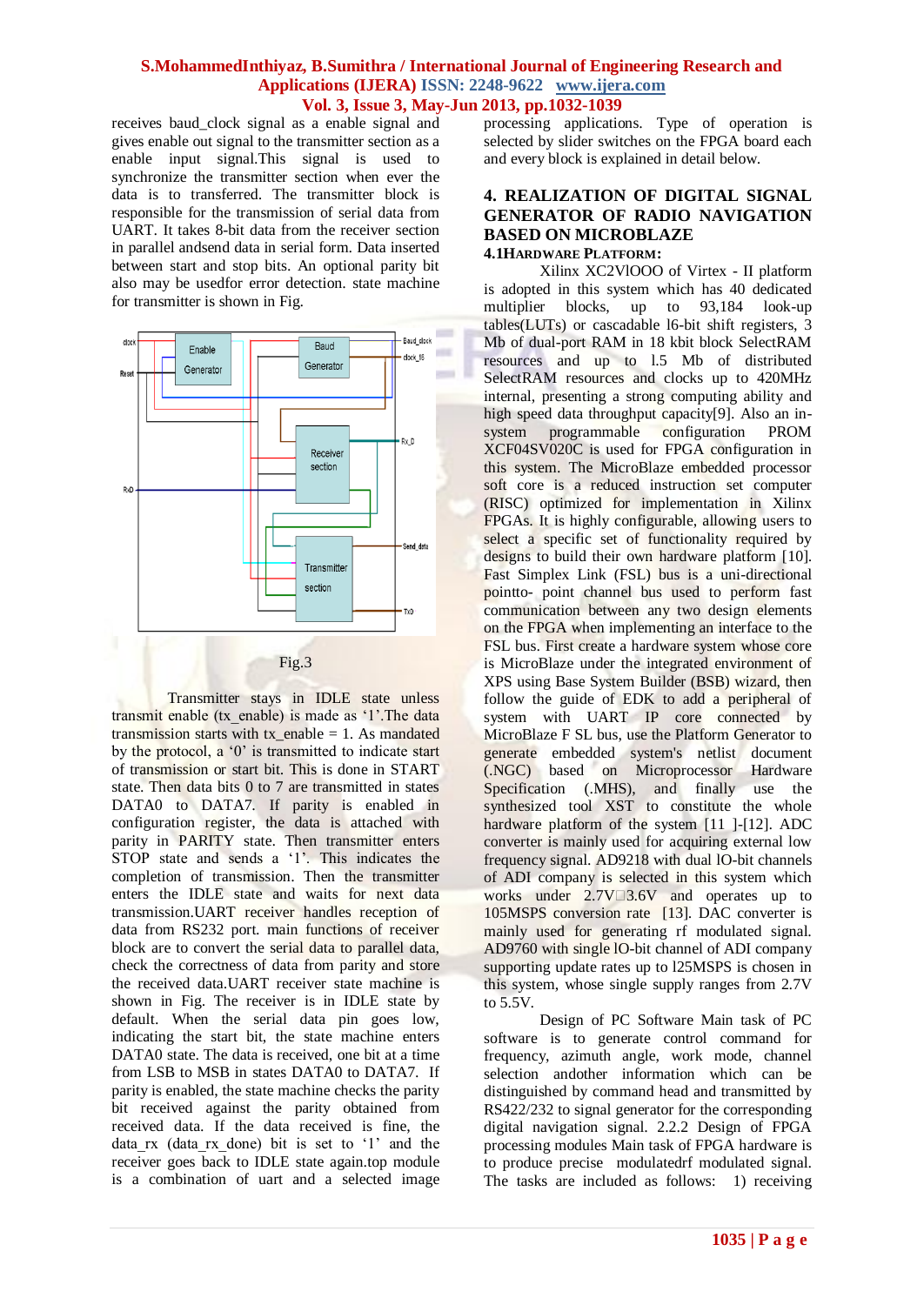carrier frequency, azimuth angle and other Relevant control commands from MicroBlaze; 2) generating audio signal, carrier signal andazimuth angle signal; 3) receiving two channel low frequency signal from ADC converter; 4) synthesizing navigation signal and transmitting it to DAC converter according to the command from PC. T he processing modules of FPGA is shown in figure. Design of MicroBlaze processing First define software systems using Microprocessor Software Specification (.MSS) readable text files which describe driver information of all peripherals. Once the system software is defined, use the Library Generator to build systemspecific library C functions that map basic C functions to peripherals and to configure the C libraries. Then write the corresponding receiving program code to 380 achieve MicroBlaze control function using the function libraries in SDK integrated environment. In the end, package the hardware structure and application software of UART controller based on MicroBlaze into ISE as a sub-module and complete software design of MicroBlaze controller. The software process flow is shown in figure.

## **4.2IMPLEMENTATION OF MICROBLAZE**

In our project the Microblaze place a main important role. It is a soft core processor. and we know about the two type processors, those are Micrblaze and the Power Pc. The main difference between the microblaze and power pc is ,microblaze is a soft core processor and the power pc is a hard core processor.

**Microblaze:** Which is a soft core processor, the some part of the fpga will acts as a microblaze processor by implementing the hardware description language means by the vhdl code we are making act of some part of fpga as microblaze. So it is called as soft core processor. No need of any external hardware circuitry.

Power Pc: It is hard core processor, means it is different than microblaze. In this we should require the external hardware by connecting this external hardware of the power pc to the fpga we can use the processor. Then the circuit complexity may increase.

So in this project we are implementing Microblaze soft core processor only. And this processor will take the information from the Pc by using UART. So from the we receive the commands in hexa,ascii format. By using these commands only we can change our parameters of modulation techniques like setting frequency ,setting azimuth angle, changing work mode, self testing and output RF signal. This function we will implementing by coding. Acoording to these commands the modulation techniques are select in the synthesized unit.

# **5. NUMERICAL TEST AND SIMULATION**

Due to the diversity of technique requirement ofnavigation signal, the main task of generator is to generatedifferent kinds of rf modulated signal. Take AutomaticDirection Finder (ADF) signal for example, it is in form ofV  $=$ E{m+Mcos(Ot+8)+v:, }cosC/{tE is the signal amplitude, m is a constant, M ismodulation index, Q is frequency of low frequencymodulated signal, e is the azimuth angle, Va is the audiomodulated signal and We is the carrier frequency [1].Assume  $E=\square m=\square M=o.3,Q=2.7zx$ 

 $=2m<sub>1</sub>XYc,$ the frequency of audio signal is 1020Hz and the samplefrequency is 40MHz and simulate the ADF signal inMA TLLAB software, the result is shown in Fig.Take another signal for example, the signal of Very highfrequencyOmnidirectional Range (VOR) can be expressed as  $V = U Rm [1 + mA \cos(Qt - Q)]$ e) +mcos( n.t+mfcosQt) JcosatU Rm is the amplitude of reference phase signal, e is theazimuth angle , Q is the angular frequency at 30Hz, Qs isthe angular frequency at 9960Hz, m A is the modified factorof variable phase signals, m f is the modulation index, m ismodulation of reference phase signal and W is the angularfrequency of carrier signal. [1 ]Due to that the frequency of VOR signal is too high and the hardware is limited in performance, we assume  $\text{URm} = 1, \text{m} = 1 \text{ m} = 03 \text{ m}$  $= 1 e = 60$  w = 271x20M, the sample A'. ' f' 'cfrequency is 40MHz, VOR signal is simulated inMATLLAB software and the result is shown in Fig..Use the PC software to control the system to generate theADF signal in the same condition with the MA TLABsimulation and connect the generated ADF signal to theoscillator. The real ADF signal waveform is shown in Fig.which is almost the same with the simulated signal in Fig..Then connect the real ADF signal to the spectrum analyzer,the minimum resolution of the signal is up to O.OlHz.Similarly, generate the VOR signal in the same conditionof simulation in MA TLAB and connect it to the oscillator.The real VOR signal waveform is shown is Fig. which isalmost the same with the simulated signal in Fig.. Thenconnect the real VOR signal to the frequency analyzer, theminimum resolution of the real signal is up to O.OlHz.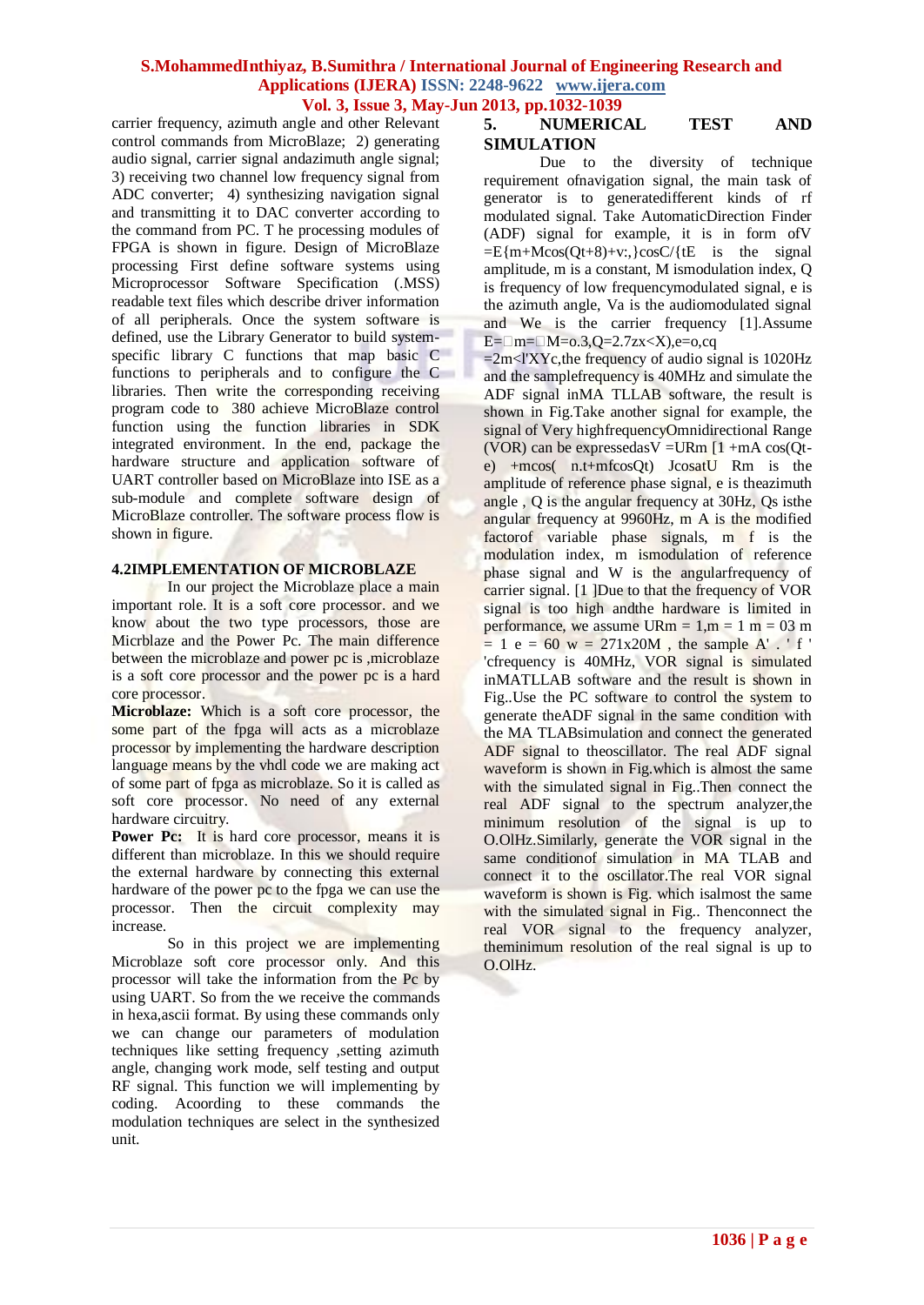# **6. FINAL SIMULATION RESULTS**







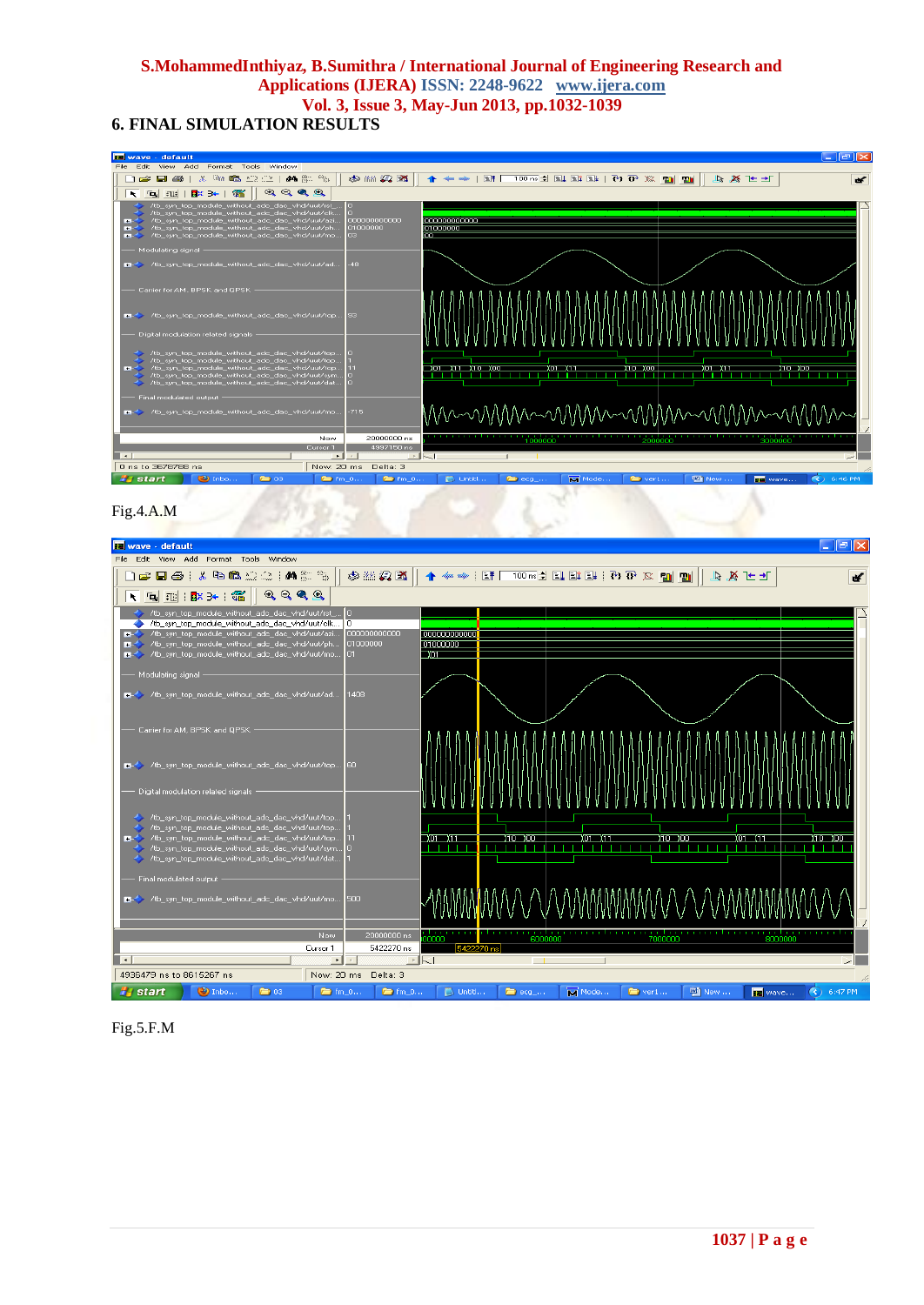

Fig.6.QPSK

## **7. APPLICATIONS**

- Aviation, navigation and other equipment.
- Software defined radios for military applications.

#### **8. ADVANTAGES**

- Full digital techniques can give room for full reconfigurability of the MODEM for different specifications.
- DDS based carrier synthesis has no limitation for tracking the signal of even wideband signal.
- FPGA based implantation will result in extremely high speed and also can provide room for adding additional hardware blocks.

#### **9. TOOLS AND HARDWARE**

- Simulation software Modelsim Xilinx Edition (MXE)
- Synthesis, P&R Xilinx ISE
- On chip verificaiton- Xilinx Chipscope
- Hardware Xilinx Spartan 3 Family FPGA board

#### **10. CONCLUSION**

In this paper, the digital signal generator of radio navigation is implemented by soft processor MicroBlaze whose key portion is achieved in a single FPGA chip, which overcomes the disadvantage of low accuracy and flat tuning in traditional methods. Simultaneously, various kinds of signals can be loaded in this system, obtaining more flexibility and better expandability. Through the numerical test and simulation results, the veracity and precision is confirmed. Favorable result has been acquired in practical application.

#### **REFERENCES**

- [1] M.Cunbao, Z.Tianwei and L.Hongjuan, *"Communication Navigation and Radar of Civil Aircrft,"* Civil Avitation Engineering College, NPU, 2000.
- [2] X.Song, *"Reasearch on software radio compass technology,"* University of Electronic Science and Technology of China, 2007.
- [3] L.QIN, D.Liebo and W.Peng, *"Design of Simulative Satellite Image Resource System Based on FPGA,"* Journal of Test and Measurement Technology, vol. 23, Mar.2009, pp. 261-265, doi: CNKI: SUN: CSJS.0.2009-03-015.
- [4] Z.Mingjie, G.Wei, *"Design of GPS IF signal generator in FPGA,"* Information Technology, NO.8, Aug.2008, pp. 56-58, doi: CNKI: SUN:HDZJ.0.2008-08-021. F1'GA XilUlX V2 Interface of power